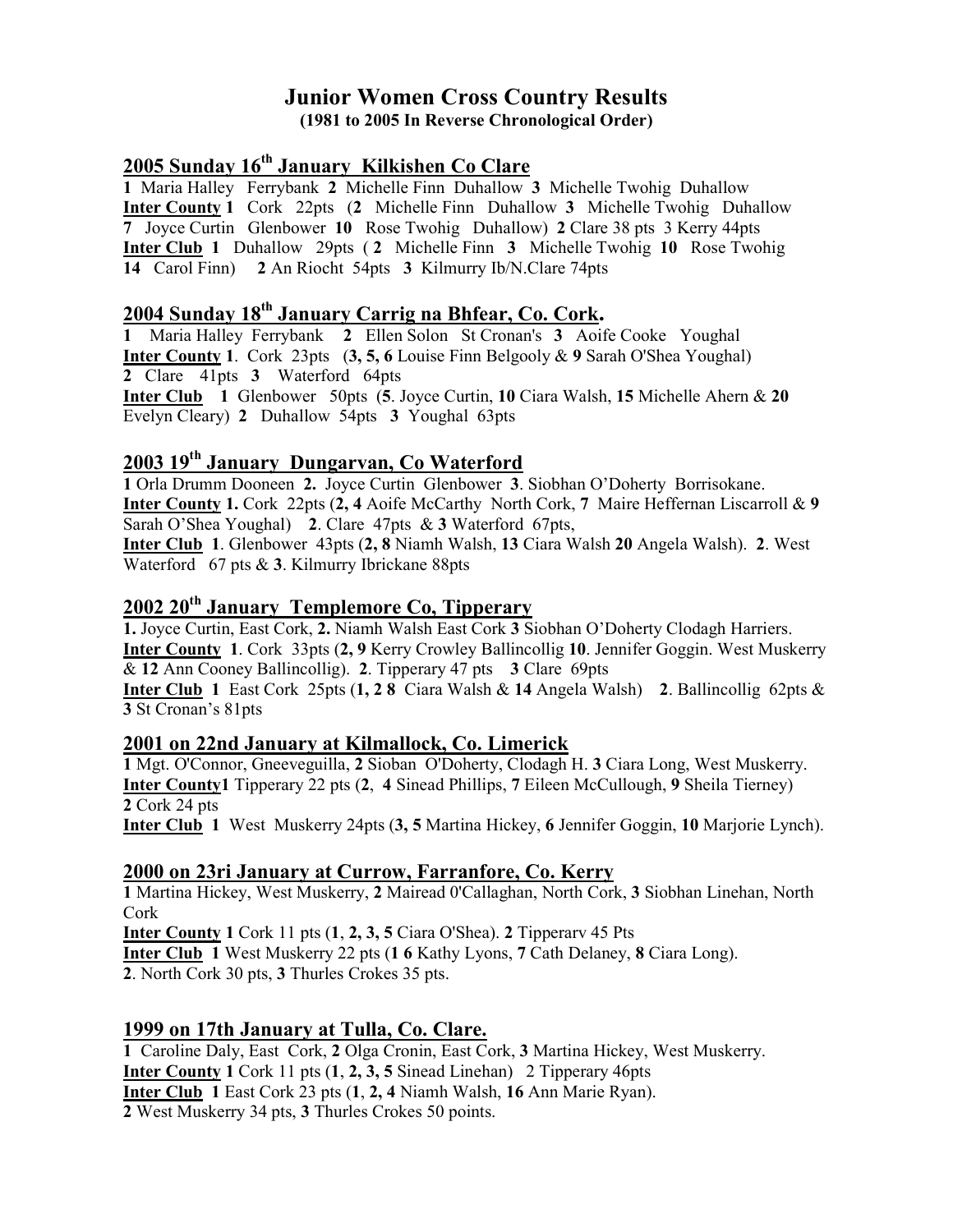## 1998 on 1st February, 1998 at Whitechurch, Co. Cork.

1 Olga Cronin, East Cork, 2 Madeline Dorney, Thurles Crokes, 3 Siobhan Linehan, North Cork Inter County 1 Tipperary 36 pts (2, 10 Grace Kelly, Thurles, 11 Andrea Ryan, Clonmel 13 Sandra Quinn, Thurles) 2 Cork 36 pts. Inter Club 1 North Cork 22 pts (3, 5 Mairead O'Callaghan, 6 Eimear O'Shea, 8 Ciara O'Shea) 2 Thurles Crokes 36 points 3 East Cork 46 points

## 1997 on 19th January at Whitechurch, Co. Cork

1 Paula Sheehan, Blarney, 2 Olga Cronin, East Cork 3 Clair Leahy, Carrignavar Inter County 1 Cork 11pts (1, 2, 3, 5 Caroline Daly), 2 Clare 39 pts, 3 Tipperary 42 pts Inter Club 1 East Cork (2, 5, 8 Lisa Cronin 10 Terri Hennessy) 25 pts, 2 Thurles Crokes 48 pts, 3 Marian 80 pts

## 1996 on 21st January at Templemore, Co. Tipperary

1 Olga Cronin, East Cork 2 Caroline Daly,East Cork 3 Valerie Lynch, Carrignavar Inter County 1 Cork 15 pts (1,2,3, 9 Lisa Cronin) 2. Clare 41 pts 3 Tipperary 56 pts Inter Club 1 East Cork 26pts (1,2,9, 14 Marie O'Connor), 2 Marian 41 pts, 3 West Waterford 64 pts

## I995 22nd . January at University of Linerick

1..Terrie Hennessy East Cork 2 Olga Cronin East Cork 3 Valerie Lynch Carrig na Bhfear **Inter County 1** Cork 21pts  $(1, 3, 6)$  Colettte O'Riordan & 11 Pat Dorgan) 2. Clare 48pts & 3. Waterford 92pts

**Inter Club 1.** East Cork 12pts (1, 2, 4 Caroline Daly  $\&$  5 Lisa Cronin) 2. Marian 48pts  $\&$ 3. West Waterford & Carrig na Bhfear

## 1994 January at Cast leisland, Co. Kerry

1 Rosemary Ryan, Bilboa, 2 Valerie Lynch. Imokilly, 3 Colette O'Riordan, West Muskerry Inter County 1 Clare 29 pts (5 Marie Brennan, 6 Emanuelle McMahon, 8 Noelle Kelly, 9 Cliona Tutty) 2 Cork 29 pts. 3 Limerick 40 pts. Inter Club I Marian (as Clare) 2 Limerick 61 points. 3 West Muskerry 65 points.

## 1993 January at Ennis, Co. Clare Senior Men

1 Mary Meade. Cork, 2 Margaret McPartland, Shannon, 3 Angela Murphy, East Cork Inter County 1 Cork 14 pts (1, 3. 4 Jenny Henchion, 6 Colette O'Riordan) 2 Clare 35 pts 3 Limerick 42 pts. Inter Club 1 East Cork 40 pts (3, 8 Terri Hennessy, 14 Marie Treacy, 15 Clare Dean) 2 Limerick 42 pts 3 Marian 50 pts.

## 1992 January at Carrignavar. Co. Cork

1 Angela Murphy, East Cork 2 Gail Culleton, Thurles Crokes, 3 Orla O'Mahony, Marian Inter County 1 Limerick 29 pts (4 Michele Moloney, 5 Susan Humane , 9 Christine Geoghegan, 11 Nuala Power) 2 Tipperary 38 pts 3 Cork 40 pts Club 1 Limerick 29pts (as County) 2 Thurles Crokes 58 pts. 3 West Muskerry 59 pts.